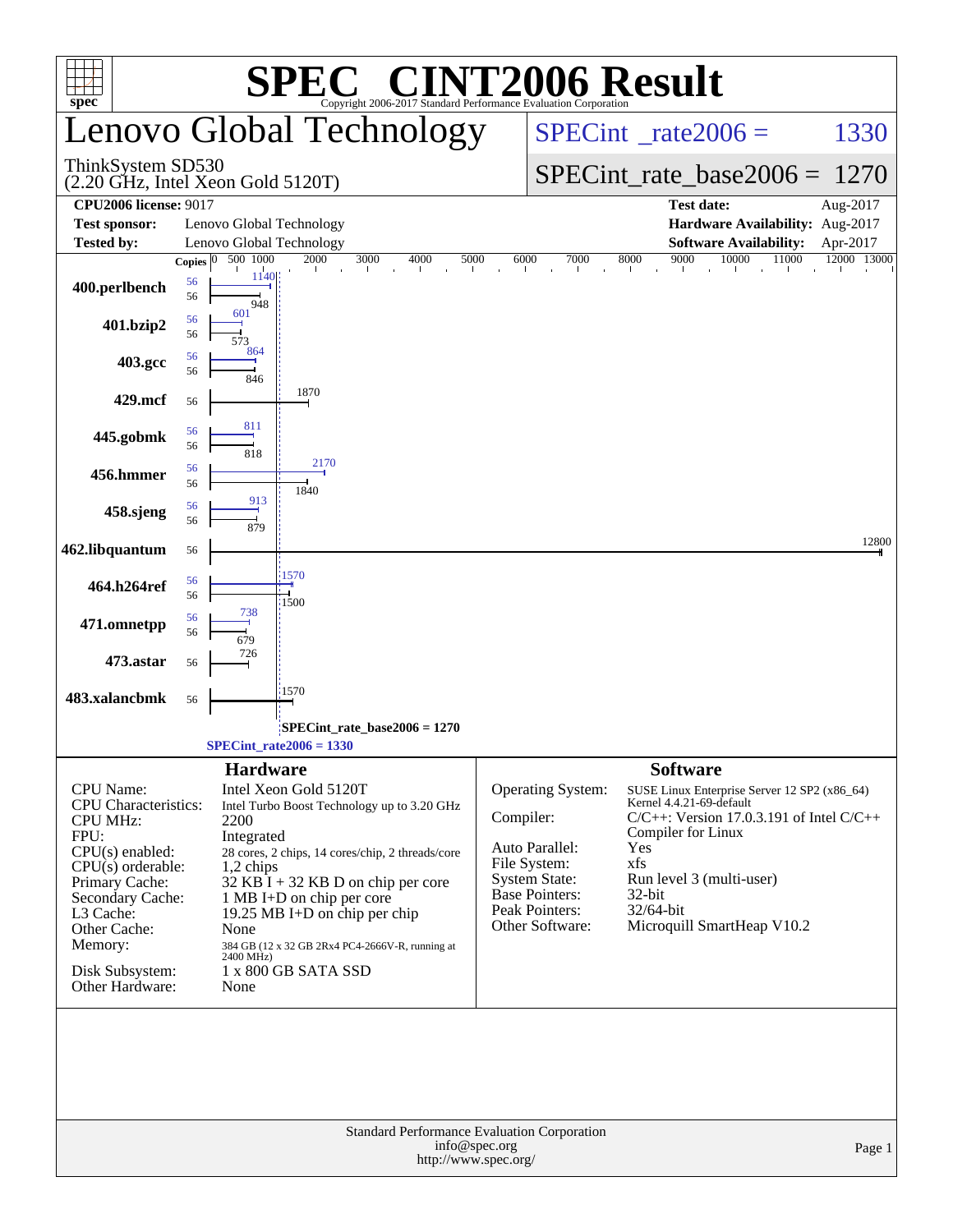

## enovo Global Technology

#### ThinkSystem SD530

(2.20 GHz, Intel Xeon Gold 5120T)

SPECint rate $2006 =$  1330

#### [SPECint\\_rate\\_base2006 =](http://www.spec.org/auto/cpu2006/Docs/result-fields.html#SPECintratebase2006) 1270

**[Test sponsor:](http://www.spec.org/auto/cpu2006/Docs/result-fields.html#Testsponsor)** Lenovo Global Technology **[Hardware Availability:](http://www.spec.org/auto/cpu2006/Docs/result-fields.html#HardwareAvailability)** Aug-2017

**[CPU2006 license:](http://www.spec.org/auto/cpu2006/Docs/result-fields.html#CPU2006license)** 9017 **[Test date:](http://www.spec.org/auto/cpu2006/Docs/result-fields.html#Testdate)** Aug-2017 **[Tested by:](http://www.spec.org/auto/cpu2006/Docs/result-fields.html#Testedby)** Lenovo Global Technology **[Software Availability:](http://www.spec.org/auto/cpu2006/Docs/result-fields.html#SoftwareAvailability)** Apr-2017

#### **[Results Table](http://www.spec.org/auto/cpu2006/Docs/result-fields.html#ResultsTable)**

|                    | <b>Base</b>   |                |       |                |       |                |            | <b>Peak</b>   |                |              |                                                                                                          |              |                |              |
|--------------------|---------------|----------------|-------|----------------|-------|----------------|------------|---------------|----------------|--------------|----------------------------------------------------------------------------------------------------------|--------------|----------------|--------------|
| <b>Benchmark</b>   | <b>Copies</b> | <b>Seconds</b> | Ratio | <b>Seconds</b> | Ratio | <b>Seconds</b> | Ratio      | <b>Copies</b> | <b>Seconds</b> | <b>Ratio</b> | <b>Seconds</b>                                                                                           | <b>Ratio</b> | <b>Seconds</b> | <b>Ratio</b> |
| 400.perlbench      | 56            | 578            | 947   | 577            | 948   | 577            | 948        | 56            | 476            | 1150         | 482                                                                                                      | 1140         | 481            | 1140         |
| 401.bzip2          | 56            | 938            | 576   | 951            | 569I  | 943            | 573        | 56            | 896            | 603          | 903                                                                                                      | 599          | 899            | 601          |
| $403.\mathrm{gcc}$ | 56            | 541            | 833   | 533            | 846   | 532            | 847        | 56            | 520            | 867          | 522                                                                                                      | 864          | 529            | 852          |
| $429$ .mcf         | 56            | 274            | 1870  | 273            | 1870  | 274            | 1860       | 56            | 274            | 1870         | 273                                                                                                      | 1870         | 274            | 1860         |
| $445$ .gobmk       | 56            | 718            | 818   | 717            | 819   | 718            | 818        | 56            | 725            | 810          | 724                                                                                                      | 81           | 724            | 811          |
| 456.hmmer          | 56            | 285            | 1840  | 284            | 1840  | 281            | 1860       | 56            | 241            | 2170         | 241                                                                                                      | 2170         | 240            | 2170         |
| $458$ .sjeng       | 56            | 772            | 878   | 771            | 879   | 771            | 879        | 56            | 743            | 912          | 743                                                                                                      | 913          | 742            | 913          |
| 462.libquantum     | 56            | 90.7           | 12800 | 90.9           | 12800 | 91.1           | 12700      | 56            | 90.7           | 12800        | 90.9                                                                                                     | 12800        | 91.1           | 12700        |
| 464.h264ref        | 56            | 827            | 1500  | 829            | 1490  | 826            | 1500       | 56            | 805            | 1540         | 788                                                                                                      | 1570         | 790            | 1570         |
| 471.omnetpp        | 56            | 516            | 679   | 517            | 678   | 516            | 679        | 56            | 475            | 738          | 475                                                                                                      | 737          | 474            | 738          |
| $473$ . astar      | 56            | 543            | 725   | 540            | 728   | 542            | <b>726</b> | 56            | 543            | 725          | 540                                                                                                      | 728          | 542            | 726          |
| 483.xalancbmk      | 56            | 245            | 1580  | 246            | 1570  | 246            | 1570       | 56            | 245            | 1580         | 246                                                                                                      | 1570         | 246            | 1570         |
|                    |               |                |       |                |       |                |            |               |                |              | Results appear in the order in which they were run. Bold underlined text indicates a median measurement. |              |                |              |

#### **[Submit Notes](http://www.spec.org/auto/cpu2006/Docs/result-fields.html#SubmitNotes)**

 The numactl mechanism was used to bind copies to processors. The config file option 'submit' was used to generate numactl commands to bind each copy to a specific processor. For details, please see the config file.

#### **[Operating System Notes](http://www.spec.org/auto/cpu2006/Docs/result-fields.html#OperatingSystemNotes)**

Stack size set to unlimited using "ulimit -s unlimited"

#### **[Platform Notes](http://www.spec.org/auto/cpu2006/Docs/result-fields.html#PlatformNotes)**

BIOS Configuration: DCU Streamer Prefetcher set to Disable Uncore Frequency Scaling set to Disable Stale AtoS set to Enable LLC dead line alloc set to Disable SNC set to Enable Sysinfo program /home/cpu2006-1.2-ic17.0u3/config/sysinfo.rev6993 Revision 6993 of 2015-11-06 (b5e8d4b4eb51ed28d7f98696cbe290c1) running on Stark-node-01 Tue Aug 8 11:07:02 2017

 This section contains SUT (System Under Test) info as seen by some common utilities. To remove or add to this section, see: <http://www.spec.org/cpu2006/Docs/config.html#sysinfo>

 From /proc/cpuinfo model name : Intel(R) Xeon(R) Gold 5120T CPU @ 2.20GHz 2 "physical id"s (chips) Continued on next page

> Standard Performance Evaluation Corporation [info@spec.org](mailto:info@spec.org) <http://www.spec.org/>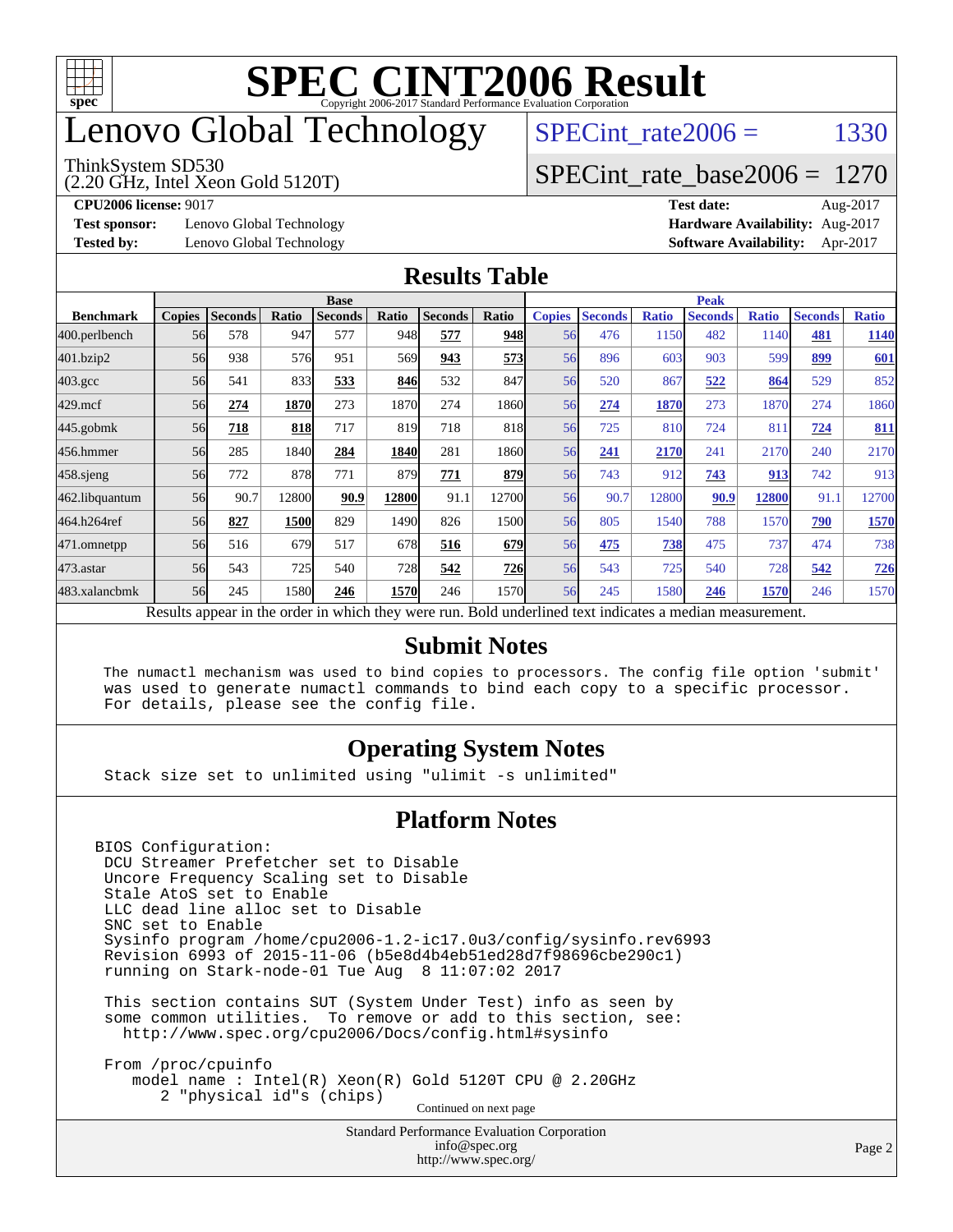

### enovo Global Technology

SPECint rate $2006 =$  1330

(2.20 GHz, Intel Xeon Gold 5120T) ThinkSystem SD530

[SPECint\\_rate\\_base2006 =](http://www.spec.org/auto/cpu2006/Docs/result-fields.html#SPECintratebase2006) 1270

**[CPU2006 license:](http://www.spec.org/auto/cpu2006/Docs/result-fields.html#CPU2006license)** 9017 **[Test date:](http://www.spec.org/auto/cpu2006/Docs/result-fields.html#Testdate)** Aug-2017

**[Test sponsor:](http://www.spec.org/auto/cpu2006/Docs/result-fields.html#Testsponsor)** Lenovo Global Technology **[Hardware Availability:](http://www.spec.org/auto/cpu2006/Docs/result-fields.html#HardwareAvailability)** Aug-2017 **[Tested by:](http://www.spec.org/auto/cpu2006/Docs/result-fields.html#Testedby)** Lenovo Global Technology **[Software Availability:](http://www.spec.org/auto/cpu2006/Docs/result-fields.html#SoftwareAvailability)** Apr-2017

#### **[Platform Notes \(Continued\)](http://www.spec.org/auto/cpu2006/Docs/result-fields.html#PlatformNotes)**

Standard Performance Evaluation Corporation [info@spec.org](mailto:info@spec.org) 56 "processors" cores, siblings (Caution: counting these is hw and system dependent. The following excerpts from /proc/cpuinfo might not be reliable. Use with caution.) cpu cores : 14 siblings : 28 physical 0: cores 0 1 2 3 4 5 6 8 9 10 11 12 13 14 physical 1: cores 0 1 2 3 4 5 6 8 9 10 11 12 13 14 cache size : 19712 KB From /proc/meminfo<br>MemTotal: 395737608 kB HugePages\_Total: 0<br>Hugepagesize: 2048 kB Hugepagesize: From /etc/\*release\* /etc/\*version\* SuSE-release: SUSE Linux Enterprise Server 12 (x86\_64) VERSION = 12 PATCHLEVEL = 2 # This file is deprecated and will be removed in a future service pack or release. # Please check /etc/os-release for details about this release. os-release: NAME="SLES" VERSION="12-SP2" VERSION\_ID="12.2" PRETTY\_NAME="SUSE Linux Enterprise Server 12 SP2" ID="sles" ANSI\_COLOR="0;32" CPE\_NAME="cpe:/o:suse:sles:12:sp2" uname -a: Linux Stark-node-01 4.4.21-69-default #1 SMP Tue Oct 25 10:58:20 UTC 2016 (9464f67) x86\_64 x86\_64 x86\_64 GNU/Linux run-level 3 Aug 8 10:31 SPEC is set to: /home/cpu2006-1.2-ic17.0u3 Filesystem Type Size Used Avail Use% Mounted on<br>
/dev/sda4 xfs 688G 41G 648G 6% /home  $xfs$  688G 41G 648G 6% /home Additional information from dmidecode: Warning: Use caution when you interpret this section. The 'dmidecode' program reads system data which is "intended to allow hardware to be accurately determined", but the intent may not be met, as there are frequent changes to hardware, firmware, and the "DMTF SMBIOS" standard. BIOS Lenovo -[TEE105Z-1.00]- 04/27/2017 Memory: 4x NO DIMM NO DIMM 12x Samsung M393A4K40BB2-CTD 32 GB 2 rank 2666 MHz, configured at 2400 MHz Continued on next page

<http://www.spec.org/>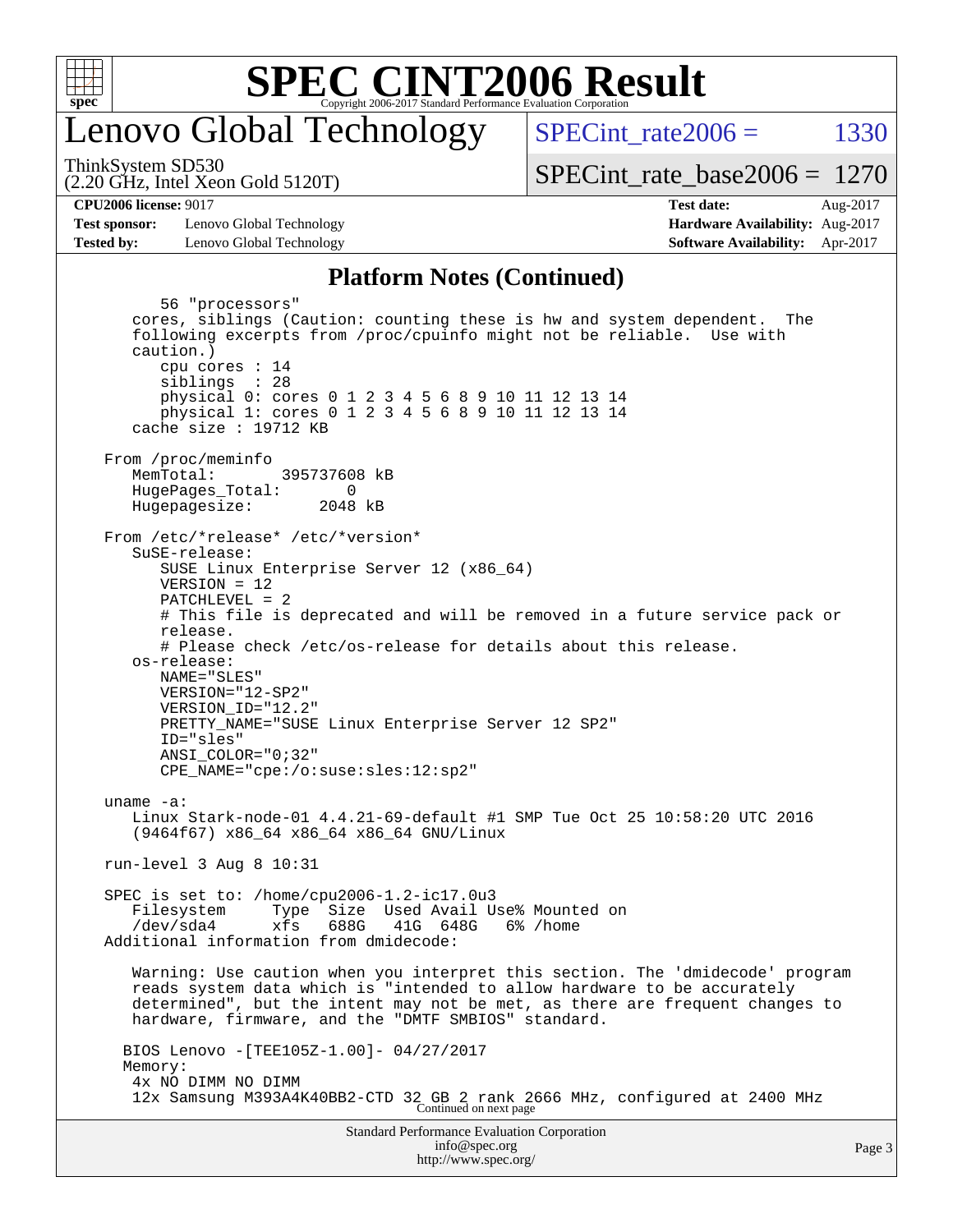

## enovo Global Technology

SPECint rate  $2006 = 1330$ 

ThinkSystem SD530

[SPECint\\_rate\\_base2006 =](http://www.spec.org/auto/cpu2006/Docs/result-fields.html#SPECintratebase2006) 1270

**[Test sponsor:](http://www.spec.org/auto/cpu2006/Docs/result-fields.html#Testsponsor)** Lenovo Global Technology **[Hardware Availability:](http://www.spec.org/auto/cpu2006/Docs/result-fields.html#HardwareAvailability)** Aug-2017

(2.20 GHz, Intel Xeon Gold 5120T)

**[CPU2006 license:](http://www.spec.org/auto/cpu2006/Docs/result-fields.html#CPU2006license)** 9017 **[Test date:](http://www.spec.org/auto/cpu2006/Docs/result-fields.html#Testdate)** Aug-2017 **[Tested by:](http://www.spec.org/auto/cpu2006/Docs/result-fields.html#Testedby)** Lenovo Global Technology **[Software Availability:](http://www.spec.org/auto/cpu2006/Docs/result-fields.html#SoftwareAvailability)** Apr-2017

#### **[Platform Notes \(Continued\)](http://www.spec.org/auto/cpu2006/Docs/result-fields.html#PlatformNotes)**

(End of data from sysinfo program)

#### **[General Notes](http://www.spec.org/auto/cpu2006/Docs/result-fields.html#GeneralNotes)**

Environment variables set by runspec before the start of the run: LD\_LIBRARY\_PATH = "/home/cpu2006-1.2-ic17.0u3/lib/ia32:/home/cpu2006-1.2-ic17.0u3/lib/intel64:/home/cpu2006-1.2-ic17.0u3/sh10.2"

 Binaries compiled on a system with 1x Intel Core i7-4790 CPU + 32GB RAM memory using Redhat Enterprise Linux 7.2 Transparent Huge Pages enabled by default Filesystem page cache cleared with: shell invocation of 'sync; echo 3 > /proc/sys/vm/drop\_caches' prior to run runspec command invoked through numactl i.e.: numactl --interleave=all runspec <etc>

#### **[Base Compiler Invocation](http://www.spec.org/auto/cpu2006/Docs/result-fields.html#BaseCompilerInvocation)**

[C benchmarks](http://www.spec.org/auto/cpu2006/Docs/result-fields.html#Cbenchmarks):

[icc -m32 -L/opt/intel/compilers\\_and\\_libraries\\_2017/linux/lib/ia32](http://www.spec.org/cpu2006/results/res2017q4/cpu2006-20170918-49627.flags.html#user_CCbase_intel_icc_c29f3ff5a7ed067b11e4ec10a03f03ae)

[C++ benchmarks:](http://www.spec.org/auto/cpu2006/Docs/result-fields.html#CXXbenchmarks)

[icpc -m32 -L/opt/intel/compilers\\_and\\_libraries\\_2017/linux/lib/ia32](http://www.spec.org/cpu2006/results/res2017q4/cpu2006-20170918-49627.flags.html#user_CXXbase_intel_icpc_8c35c7808b62dab9ae41a1aa06361b6b)

#### **[Base Portability Flags](http://www.spec.org/auto/cpu2006/Docs/result-fields.html#BasePortabilityFlags)**

 400.perlbench: [-D\\_FILE\\_OFFSET\\_BITS=64](http://www.spec.org/cpu2006/results/res2017q4/cpu2006-20170918-49627.flags.html#user_basePORTABILITY400_perlbench_file_offset_bits_64_438cf9856305ebd76870a2c6dc2689ab) [-DSPEC\\_CPU\\_LINUX\\_IA32](http://www.spec.org/cpu2006/results/res2017q4/cpu2006-20170918-49627.flags.html#b400.perlbench_baseCPORTABILITY_DSPEC_CPU_LINUX_IA32) 401.bzip2: [-D\\_FILE\\_OFFSET\\_BITS=64](http://www.spec.org/cpu2006/results/res2017q4/cpu2006-20170918-49627.flags.html#user_basePORTABILITY401_bzip2_file_offset_bits_64_438cf9856305ebd76870a2c6dc2689ab) 403.gcc: [-D\\_FILE\\_OFFSET\\_BITS=64](http://www.spec.org/cpu2006/results/res2017q4/cpu2006-20170918-49627.flags.html#user_basePORTABILITY403_gcc_file_offset_bits_64_438cf9856305ebd76870a2c6dc2689ab) 429.mcf: [-D\\_FILE\\_OFFSET\\_BITS=64](http://www.spec.org/cpu2006/results/res2017q4/cpu2006-20170918-49627.flags.html#user_basePORTABILITY429_mcf_file_offset_bits_64_438cf9856305ebd76870a2c6dc2689ab) 445.gobmk: [-D\\_FILE\\_OFFSET\\_BITS=64](http://www.spec.org/cpu2006/results/res2017q4/cpu2006-20170918-49627.flags.html#user_basePORTABILITY445_gobmk_file_offset_bits_64_438cf9856305ebd76870a2c6dc2689ab) 456.hmmer: [-D\\_FILE\\_OFFSET\\_BITS=64](http://www.spec.org/cpu2006/results/res2017q4/cpu2006-20170918-49627.flags.html#user_basePORTABILITY456_hmmer_file_offset_bits_64_438cf9856305ebd76870a2c6dc2689ab) 458.sjeng: [-D\\_FILE\\_OFFSET\\_BITS=64](http://www.spec.org/cpu2006/results/res2017q4/cpu2006-20170918-49627.flags.html#user_basePORTABILITY458_sjeng_file_offset_bits_64_438cf9856305ebd76870a2c6dc2689ab) 462.libquantum: [-D\\_FILE\\_OFFSET\\_BITS=64](http://www.spec.org/cpu2006/results/res2017q4/cpu2006-20170918-49627.flags.html#user_basePORTABILITY462_libquantum_file_offset_bits_64_438cf9856305ebd76870a2c6dc2689ab) [-DSPEC\\_CPU\\_LINUX](http://www.spec.org/cpu2006/results/res2017q4/cpu2006-20170918-49627.flags.html#b462.libquantum_baseCPORTABILITY_DSPEC_CPU_LINUX) 464.h264ref: [-D\\_FILE\\_OFFSET\\_BITS=64](http://www.spec.org/cpu2006/results/res2017q4/cpu2006-20170918-49627.flags.html#user_basePORTABILITY464_h264ref_file_offset_bits_64_438cf9856305ebd76870a2c6dc2689ab) 471.omnetpp: [-D\\_FILE\\_OFFSET\\_BITS=64](http://www.spec.org/cpu2006/results/res2017q4/cpu2006-20170918-49627.flags.html#user_basePORTABILITY471_omnetpp_file_offset_bits_64_438cf9856305ebd76870a2c6dc2689ab) 473.astar: [-D\\_FILE\\_OFFSET\\_BITS=64](http://www.spec.org/cpu2006/results/res2017q4/cpu2006-20170918-49627.flags.html#user_basePORTABILITY473_astar_file_offset_bits_64_438cf9856305ebd76870a2c6dc2689ab) 483.xalancbmk: [-D\\_FILE\\_OFFSET\\_BITS=64](http://www.spec.org/cpu2006/results/res2017q4/cpu2006-20170918-49627.flags.html#user_basePORTABILITY483_xalancbmk_file_offset_bits_64_438cf9856305ebd76870a2c6dc2689ab) [-DSPEC\\_CPU\\_LINUX](http://www.spec.org/cpu2006/results/res2017q4/cpu2006-20170918-49627.flags.html#b483.xalancbmk_baseCXXPORTABILITY_DSPEC_CPU_LINUX)

### **[Base Optimization Flags](http://www.spec.org/auto/cpu2006/Docs/result-fields.html#BaseOptimizationFlags)**

[C benchmarks](http://www.spec.org/auto/cpu2006/Docs/result-fields.html#Cbenchmarks):

[-xCORE-AVX2](http://www.spec.org/cpu2006/results/res2017q4/cpu2006-20170918-49627.flags.html#user_CCbase_f-xCORE-AVX2) [-ipo](http://www.spec.org/cpu2006/results/res2017q4/cpu2006-20170918-49627.flags.html#user_CCbase_f-ipo) [-O3](http://www.spec.org/cpu2006/results/res2017q4/cpu2006-20170918-49627.flags.html#user_CCbase_f-O3) [-no-prec-div](http://www.spec.org/cpu2006/results/res2017q4/cpu2006-20170918-49627.flags.html#user_CCbase_f-no-prec-div) [-qopt-prefetch](http://www.spec.org/cpu2006/results/res2017q4/cpu2006-20170918-49627.flags.html#user_CCbase_f-qopt-prefetch) [-qopt-mem-layout-trans=3](http://www.spec.org/cpu2006/results/res2017q4/cpu2006-20170918-49627.flags.html#user_CCbase_f-qopt-mem-layout-trans_170f5be61cd2cedc9b54468c59262d5d)

Continued on next page

Standard Performance Evaluation Corporation [info@spec.org](mailto:info@spec.org) <http://www.spec.org/>

Page 4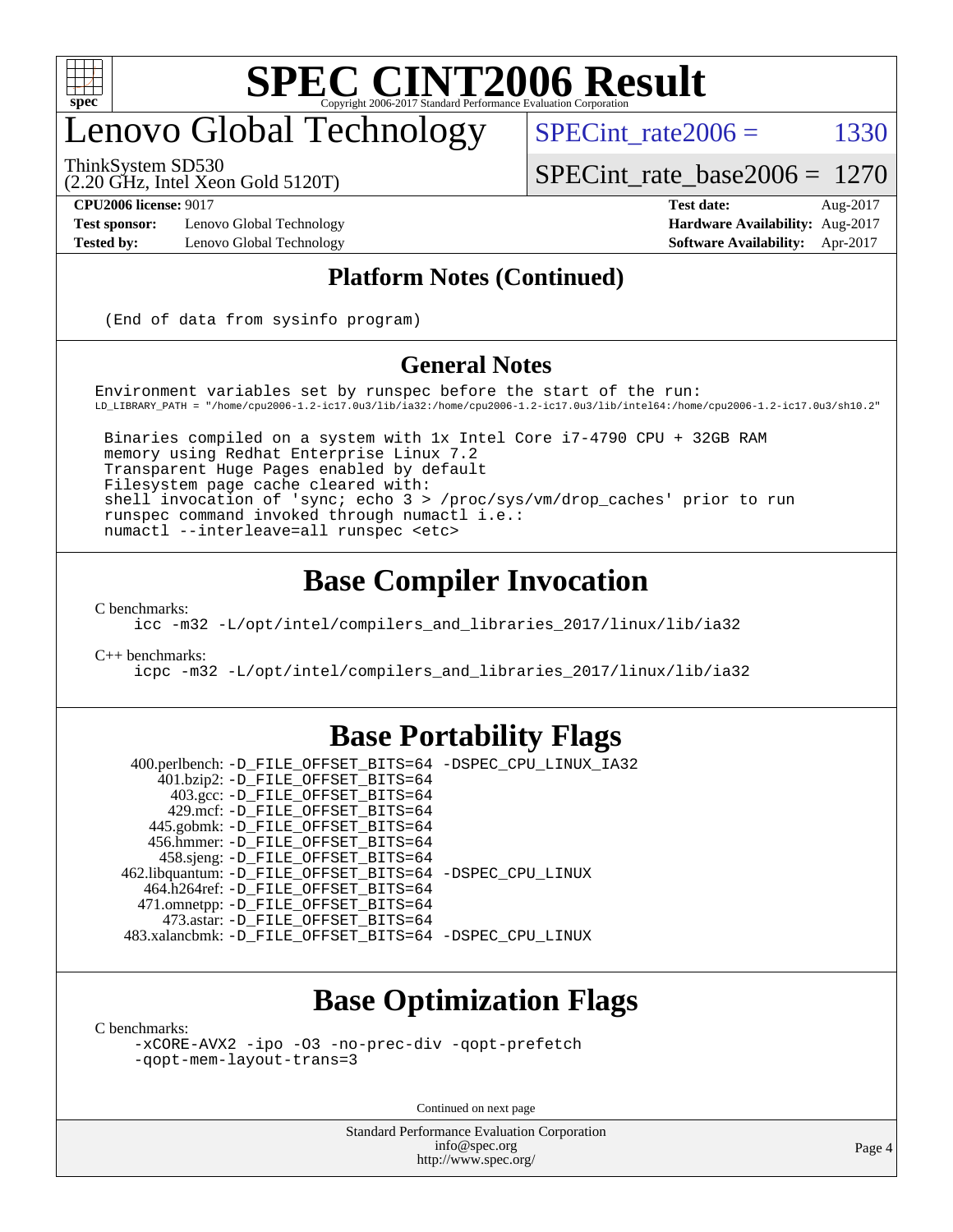

## enovo Global Technology

ThinkSystem SD530

SPECint rate  $2006 = 1330$ 

(2.20 GHz, Intel Xeon Gold 5120T)

[SPECint\\_rate\\_base2006 =](http://www.spec.org/auto/cpu2006/Docs/result-fields.html#SPECintratebase2006) 1270

**[Test sponsor:](http://www.spec.org/auto/cpu2006/Docs/result-fields.html#Testsponsor)** Lenovo Global Technology **[Hardware Availability:](http://www.spec.org/auto/cpu2006/Docs/result-fields.html#HardwareAvailability)** Aug-2017

**[CPU2006 license:](http://www.spec.org/auto/cpu2006/Docs/result-fields.html#CPU2006license)** 9017 **[Test date:](http://www.spec.org/auto/cpu2006/Docs/result-fields.html#Testdate)** Aug-2017 **[Tested by:](http://www.spec.org/auto/cpu2006/Docs/result-fields.html#Testedby)** Lenovo Global Technology **[Software Availability:](http://www.spec.org/auto/cpu2006/Docs/result-fields.html#SoftwareAvailability)** Apr-2017

### **[Base Optimization Flags \(Continued\)](http://www.spec.org/auto/cpu2006/Docs/result-fields.html#BaseOptimizationFlags)**

[C++ benchmarks:](http://www.spec.org/auto/cpu2006/Docs/result-fields.html#CXXbenchmarks)

[-xCORE-AVX2](http://www.spec.org/cpu2006/results/res2017q4/cpu2006-20170918-49627.flags.html#user_CXXbase_f-xCORE-AVX2) [-ipo](http://www.spec.org/cpu2006/results/res2017q4/cpu2006-20170918-49627.flags.html#user_CXXbase_f-ipo) [-O3](http://www.spec.org/cpu2006/results/res2017q4/cpu2006-20170918-49627.flags.html#user_CXXbase_f-O3) [-no-prec-div](http://www.spec.org/cpu2006/results/res2017q4/cpu2006-20170918-49627.flags.html#user_CXXbase_f-no-prec-div) [-qopt-prefetch](http://www.spec.org/cpu2006/results/res2017q4/cpu2006-20170918-49627.flags.html#user_CXXbase_f-qopt-prefetch) [-qopt-mem-layout-trans=3](http://www.spec.org/cpu2006/results/res2017q4/cpu2006-20170918-49627.flags.html#user_CXXbase_f-qopt-mem-layout-trans_170f5be61cd2cedc9b54468c59262d5d) [-Wl,-z,muldefs](http://www.spec.org/cpu2006/results/res2017q4/cpu2006-20170918-49627.flags.html#user_CXXbase_link_force_multiple1_74079c344b956b9658436fd1b6dd3a8a) [-L/sh10.2 -lsmartheap](http://www.spec.org/cpu2006/results/res2017q4/cpu2006-20170918-49627.flags.html#user_CXXbase_SmartHeap_b831f2d313e2fffa6dfe3f00ffc1f1c0)

### **[Base Other Flags](http://www.spec.org/auto/cpu2006/Docs/result-fields.html#BaseOtherFlags)**

[C benchmarks](http://www.spec.org/auto/cpu2006/Docs/result-fields.html#Cbenchmarks):

403.gcc: [-Dalloca=\\_alloca](http://www.spec.org/cpu2006/results/res2017q4/cpu2006-20170918-49627.flags.html#b403.gcc_baseEXTRA_CFLAGS_Dalloca_be3056838c12de2578596ca5467af7f3)

### **[Peak Compiler Invocation](http://www.spec.org/auto/cpu2006/Docs/result-fields.html#PeakCompilerInvocation)**

[C benchmarks \(except as noted below\)](http://www.spec.org/auto/cpu2006/Docs/result-fields.html#Cbenchmarksexceptasnotedbelow):

[icc -m32 -L/opt/intel/compilers\\_and\\_libraries\\_2017/linux/lib/ia32](http://www.spec.org/cpu2006/results/res2017q4/cpu2006-20170918-49627.flags.html#user_CCpeak_intel_icc_c29f3ff5a7ed067b11e4ec10a03f03ae)

400.perlbench: [icc -m64](http://www.spec.org/cpu2006/results/res2017q4/cpu2006-20170918-49627.flags.html#user_peakCCLD400_perlbench_intel_icc_64bit_bda6cc9af1fdbb0edc3795bac97ada53)

401.bzip2: [icc -m64](http://www.spec.org/cpu2006/results/res2017q4/cpu2006-20170918-49627.flags.html#user_peakCCLD401_bzip2_intel_icc_64bit_bda6cc9af1fdbb0edc3795bac97ada53)

456.hmmer: [icc -m64](http://www.spec.org/cpu2006/results/res2017q4/cpu2006-20170918-49627.flags.html#user_peakCCLD456_hmmer_intel_icc_64bit_bda6cc9af1fdbb0edc3795bac97ada53)

458.sjeng: [icc -m64](http://www.spec.org/cpu2006/results/res2017q4/cpu2006-20170918-49627.flags.html#user_peakCCLD458_sjeng_intel_icc_64bit_bda6cc9af1fdbb0edc3795bac97ada53)

#### [C++ benchmarks:](http://www.spec.org/auto/cpu2006/Docs/result-fields.html#CXXbenchmarks)

[icpc -m32 -L/opt/intel/compilers\\_and\\_libraries\\_2017/linux/lib/ia32](http://www.spec.org/cpu2006/results/res2017q4/cpu2006-20170918-49627.flags.html#user_CXXpeak_intel_icpc_8c35c7808b62dab9ae41a1aa06361b6b)

#### **[Peak Portability Flags](http://www.spec.org/auto/cpu2006/Docs/result-fields.html#PeakPortabilityFlags)**

 400.perlbench: [-DSPEC\\_CPU\\_LP64](http://www.spec.org/cpu2006/results/res2017q4/cpu2006-20170918-49627.flags.html#b400.perlbench_peakCPORTABILITY_DSPEC_CPU_LP64) [-DSPEC\\_CPU\\_LINUX\\_X64](http://www.spec.org/cpu2006/results/res2017q4/cpu2006-20170918-49627.flags.html#b400.perlbench_peakCPORTABILITY_DSPEC_CPU_LINUX_X64) 401.bzip2: [-DSPEC\\_CPU\\_LP64](http://www.spec.org/cpu2006/results/res2017q4/cpu2006-20170918-49627.flags.html#suite_peakCPORTABILITY401_bzip2_DSPEC_CPU_LP64) 403.gcc: [-D\\_FILE\\_OFFSET\\_BITS=64](http://www.spec.org/cpu2006/results/res2017q4/cpu2006-20170918-49627.flags.html#user_peakPORTABILITY403_gcc_file_offset_bits_64_438cf9856305ebd76870a2c6dc2689ab) 429.mcf: [-D\\_FILE\\_OFFSET\\_BITS=64](http://www.spec.org/cpu2006/results/res2017q4/cpu2006-20170918-49627.flags.html#user_peakPORTABILITY429_mcf_file_offset_bits_64_438cf9856305ebd76870a2c6dc2689ab) 445.gobmk: [-D\\_FILE\\_OFFSET\\_BITS=64](http://www.spec.org/cpu2006/results/res2017q4/cpu2006-20170918-49627.flags.html#user_peakPORTABILITY445_gobmk_file_offset_bits_64_438cf9856305ebd76870a2c6dc2689ab) 456.hmmer: [-DSPEC\\_CPU\\_LP64](http://www.spec.org/cpu2006/results/res2017q4/cpu2006-20170918-49627.flags.html#suite_peakCPORTABILITY456_hmmer_DSPEC_CPU_LP64) 458.sjeng: [-DSPEC\\_CPU\\_LP64](http://www.spec.org/cpu2006/results/res2017q4/cpu2006-20170918-49627.flags.html#suite_peakCPORTABILITY458_sjeng_DSPEC_CPU_LP64) 462.libquantum: [-D\\_FILE\\_OFFSET\\_BITS=64](http://www.spec.org/cpu2006/results/res2017q4/cpu2006-20170918-49627.flags.html#user_peakPORTABILITY462_libquantum_file_offset_bits_64_438cf9856305ebd76870a2c6dc2689ab) [-DSPEC\\_CPU\\_LINUX](http://www.spec.org/cpu2006/results/res2017q4/cpu2006-20170918-49627.flags.html#b462.libquantum_peakCPORTABILITY_DSPEC_CPU_LINUX) 464.h264ref: [-D\\_FILE\\_OFFSET\\_BITS=64](http://www.spec.org/cpu2006/results/res2017q4/cpu2006-20170918-49627.flags.html#user_peakPORTABILITY464_h264ref_file_offset_bits_64_438cf9856305ebd76870a2c6dc2689ab) 471.omnetpp: [-D\\_FILE\\_OFFSET\\_BITS=64](http://www.spec.org/cpu2006/results/res2017q4/cpu2006-20170918-49627.flags.html#user_peakPORTABILITY471_omnetpp_file_offset_bits_64_438cf9856305ebd76870a2c6dc2689ab) 473.astar: [-D\\_FILE\\_OFFSET\\_BITS=64](http://www.spec.org/cpu2006/results/res2017q4/cpu2006-20170918-49627.flags.html#user_peakPORTABILITY473_astar_file_offset_bits_64_438cf9856305ebd76870a2c6dc2689ab) 483.xalancbmk: [-D\\_FILE\\_OFFSET\\_BITS=64](http://www.spec.org/cpu2006/results/res2017q4/cpu2006-20170918-49627.flags.html#user_peakPORTABILITY483_xalancbmk_file_offset_bits_64_438cf9856305ebd76870a2c6dc2689ab) [-DSPEC\\_CPU\\_LINUX](http://www.spec.org/cpu2006/results/res2017q4/cpu2006-20170918-49627.flags.html#b483.xalancbmk_peakCXXPORTABILITY_DSPEC_CPU_LINUX)

> Standard Performance Evaluation Corporation [info@spec.org](mailto:info@spec.org) <http://www.spec.org/>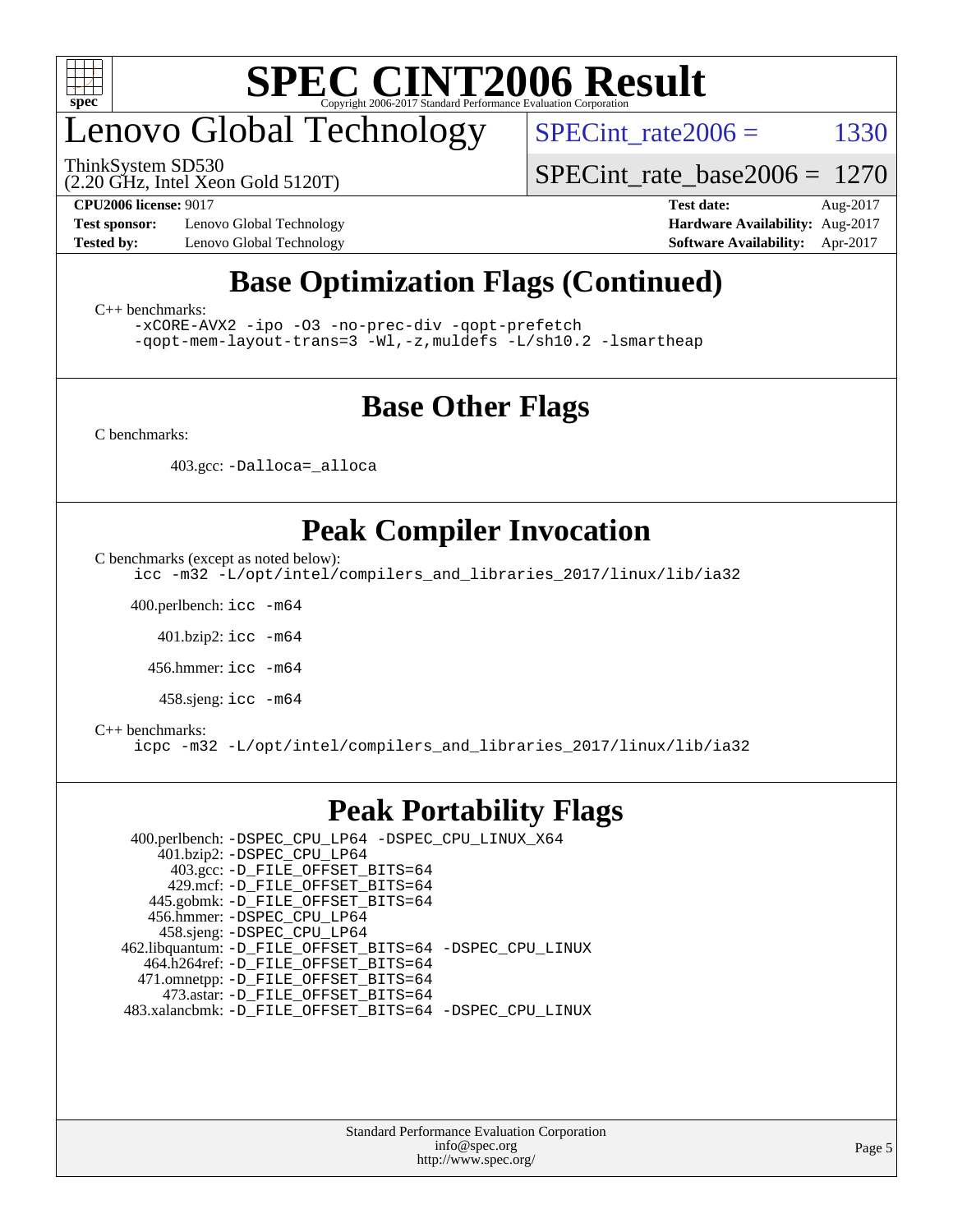

## enovo Global Technology

SPECint rate  $2006 = 1330$ 

(2.20 GHz, Intel Xeon Gold 5120T) ThinkSystem SD530

[SPECint\\_rate\\_base2006 =](http://www.spec.org/auto/cpu2006/Docs/result-fields.html#SPECintratebase2006) 1270

**[Test sponsor:](http://www.spec.org/auto/cpu2006/Docs/result-fields.html#Testsponsor)** Lenovo Global Technology **[Hardware Availability:](http://www.spec.org/auto/cpu2006/Docs/result-fields.html#HardwareAvailability)** Aug-2017 **[Tested by:](http://www.spec.org/auto/cpu2006/Docs/result-fields.html#Testedby)** Lenovo Global Technology **[Software Availability:](http://www.spec.org/auto/cpu2006/Docs/result-fields.html#SoftwareAvailability)** Apr-2017

**[CPU2006 license:](http://www.spec.org/auto/cpu2006/Docs/result-fields.html#CPU2006license)** 9017 **[Test date:](http://www.spec.org/auto/cpu2006/Docs/result-fields.html#Testdate)** Aug-2017

### **[Peak Optimization Flags](http://www.spec.org/auto/cpu2006/Docs/result-fields.html#PeakOptimizationFlags)**

#### [C benchmarks](http://www.spec.org/auto/cpu2006/Docs/result-fields.html#Cbenchmarks):

 400.perlbench: [-prof-gen](http://www.spec.org/cpu2006/results/res2017q4/cpu2006-20170918-49627.flags.html#user_peakPASS1_CFLAGSPASS1_LDCFLAGS400_perlbench_prof_gen_e43856698f6ca7b7e442dfd80e94a8fc)(pass 1) [-prof-use](http://www.spec.org/cpu2006/results/res2017q4/cpu2006-20170918-49627.flags.html#user_peakPASS2_CFLAGSPASS2_LDCFLAGS400_perlbench_prof_use_bccf7792157ff70d64e32fe3e1250b55)(pass 2) [-xCORE-AVX2](http://www.spec.org/cpu2006/results/res2017q4/cpu2006-20170918-49627.flags.html#user_peakPASS2_CFLAGSPASS2_LDCFLAGS400_perlbench_f-xCORE-AVX2)(pass 2)  $-par-num-threads=1(pass 1) -ipo(pass 2) -O3(pass 2)$  $-par-num-threads=1(pass 1) -ipo(pass 2) -O3(pass 2)$  $-par-num-threads=1(pass 1) -ipo(pass 2) -O3(pass 2)$  $-par-num-threads=1(pass 1) -ipo(pass 2) -O3(pass 2)$  $-par-num-threads=1(pass 1) -ipo(pass 2) -O3(pass 2)$  $-par-num-threads=1(pass 1) -ipo(pass 2) -O3(pass 2)$ [-no-prec-div](http://www.spec.org/cpu2006/results/res2017q4/cpu2006-20170918-49627.flags.html#user_peakPASS2_CFLAGSPASS2_LDCFLAGS400_perlbench_f-no-prec-div)(pass 2) [-auto-ilp32](http://www.spec.org/cpu2006/results/res2017q4/cpu2006-20170918-49627.flags.html#user_peakCOPTIMIZE400_perlbench_f-auto-ilp32) [-qopt-mem-layout-trans=3](http://www.spec.org/cpu2006/results/res2017q4/cpu2006-20170918-49627.flags.html#user_peakCOPTIMIZE400_perlbench_f-qopt-mem-layout-trans_170f5be61cd2cedc9b54468c59262d5d) 401.bzip2: [-prof-gen](http://www.spec.org/cpu2006/results/res2017q4/cpu2006-20170918-49627.flags.html#user_peakPASS1_CFLAGSPASS1_LDCFLAGS401_bzip2_prof_gen_e43856698f6ca7b7e442dfd80e94a8fc)(pass 1) [-prof-use](http://www.spec.org/cpu2006/results/res2017q4/cpu2006-20170918-49627.flags.html#user_peakPASS2_CFLAGSPASS2_LDCFLAGS401_bzip2_prof_use_bccf7792157ff70d64e32fe3e1250b55)(pass 2) [-xCORE-AVX2](http://www.spec.org/cpu2006/results/res2017q4/cpu2006-20170918-49627.flags.html#user_peakPASS2_CFLAGSPASS2_LDCFLAGS401_bzip2_f-xCORE-AVX2)(pass 2) [-par-num-threads=1](http://www.spec.org/cpu2006/results/res2017q4/cpu2006-20170918-49627.flags.html#user_peakPASS1_CFLAGSPASS1_LDCFLAGS401_bzip2_par_num_threads_786a6ff141b4e9e90432e998842df6c2)(pass 1) [-ipo](http://www.spec.org/cpu2006/results/res2017q4/cpu2006-20170918-49627.flags.html#user_peakPASS2_CFLAGSPASS2_LDCFLAGS401_bzip2_f-ipo)(pass 2) [-O3](http://www.spec.org/cpu2006/results/res2017q4/cpu2006-20170918-49627.flags.html#user_peakPASS2_CFLAGSPASS2_LDCFLAGS401_bzip2_f-O3)(pass 2) [-no-prec-div](http://www.spec.org/cpu2006/results/res2017q4/cpu2006-20170918-49627.flags.html#user_peakPASS2_CFLAGSPASS2_LDCFLAGS401_bzip2_f-no-prec-div)(pass 2) [-qopt-prefetch](http://www.spec.org/cpu2006/results/res2017q4/cpu2006-20170918-49627.flags.html#user_peakCOPTIMIZE401_bzip2_f-qopt-prefetch) [-auto-ilp32](http://www.spec.org/cpu2006/results/res2017q4/cpu2006-20170918-49627.flags.html#user_peakCOPTIMIZE401_bzip2_f-auto-ilp32) [-qopt-mem-layout-trans=3](http://www.spec.org/cpu2006/results/res2017q4/cpu2006-20170918-49627.flags.html#user_peakCOPTIMIZE401_bzip2_f-qopt-mem-layout-trans_170f5be61cd2cedc9b54468c59262d5d) 403.gcc: [-xCORE-AVX2](http://www.spec.org/cpu2006/results/res2017q4/cpu2006-20170918-49627.flags.html#user_peakOPTIMIZE403_gcc_f-xCORE-AVX2) [-ipo](http://www.spec.org/cpu2006/results/res2017q4/cpu2006-20170918-49627.flags.html#user_peakOPTIMIZE403_gcc_f-ipo) [-O3](http://www.spec.org/cpu2006/results/res2017q4/cpu2006-20170918-49627.flags.html#user_peakOPTIMIZE403_gcc_f-O3) [-no-prec-div](http://www.spec.org/cpu2006/results/res2017q4/cpu2006-20170918-49627.flags.html#user_peakOPTIMIZE403_gcc_f-no-prec-div) [-qopt-mem-layout-trans=3](http://www.spec.org/cpu2006/results/res2017q4/cpu2006-20170918-49627.flags.html#user_peakCOPTIMIZE403_gcc_f-qopt-mem-layout-trans_170f5be61cd2cedc9b54468c59262d5d)  $429$ .mcf: basepeak = yes 445.gobmk: [-prof-gen](http://www.spec.org/cpu2006/results/res2017q4/cpu2006-20170918-49627.flags.html#user_peakPASS1_CFLAGSPASS1_LDCFLAGS445_gobmk_prof_gen_e43856698f6ca7b7e442dfd80e94a8fc)(pass 1) [-prof-use](http://www.spec.org/cpu2006/results/res2017q4/cpu2006-20170918-49627.flags.html#user_peakPASS2_CFLAGSPASS2_LDCFLAGSPASS2_LDFLAGS445_gobmk_prof_use_bccf7792157ff70d64e32fe3e1250b55)(pass 2) [-xCORE-AVX2](http://www.spec.org/cpu2006/results/res2017q4/cpu2006-20170918-49627.flags.html#user_peakPASS2_CFLAGSPASS2_LDCFLAGSPASS2_LDFLAGS445_gobmk_f-xCORE-AVX2)(pass 2)  $-par-num-threads=1(pass 1) -ipo(pass 2) -O3(pass 2)$  $-par-num-threads=1(pass 1) -ipo(pass 2) -O3(pass 2)$  $-par-num-threads=1(pass 1) -ipo(pass 2) -O3(pass 2)$  $-par-num-threads=1(pass 1) -ipo(pass 2) -O3(pass 2)$  $-par-num-threads=1(pass 1) -ipo(pass 2) -O3(pass 2)$  $-par-num-threads=1(pass 1) -ipo(pass 2) -O3(pass 2)$ [-no-prec-div](http://www.spec.org/cpu2006/results/res2017q4/cpu2006-20170918-49627.flags.html#user_peakPASS2_LDCFLAGS445_gobmk_f-no-prec-div)(pass 2) [-qopt-mem-layout-trans=3](http://www.spec.org/cpu2006/results/res2017q4/cpu2006-20170918-49627.flags.html#user_peakCOPTIMIZE445_gobmk_f-qopt-mem-layout-trans_170f5be61cd2cedc9b54468c59262d5d) 456.hmmer: [-xCORE-AVX2](http://www.spec.org/cpu2006/results/res2017q4/cpu2006-20170918-49627.flags.html#user_peakOPTIMIZE456_hmmer_f-xCORE-AVX2) [-ipo](http://www.spec.org/cpu2006/results/res2017q4/cpu2006-20170918-49627.flags.html#user_peakOPTIMIZE456_hmmer_f-ipo) [-O3](http://www.spec.org/cpu2006/results/res2017q4/cpu2006-20170918-49627.flags.html#user_peakOPTIMIZE456_hmmer_f-O3) [-no-prec-div](http://www.spec.org/cpu2006/results/res2017q4/cpu2006-20170918-49627.flags.html#user_peakOPTIMIZE456_hmmer_f-no-prec-div) [-unroll2](http://www.spec.org/cpu2006/results/res2017q4/cpu2006-20170918-49627.flags.html#user_peakCOPTIMIZE456_hmmer_f-unroll_784dae83bebfb236979b41d2422d7ec2) [-auto-ilp32](http://www.spec.org/cpu2006/results/res2017q4/cpu2006-20170918-49627.flags.html#user_peakCOPTIMIZE456_hmmer_f-auto-ilp32) [-qopt-mem-layout-trans=3](http://www.spec.org/cpu2006/results/res2017q4/cpu2006-20170918-49627.flags.html#user_peakCOPTIMIZE456_hmmer_f-qopt-mem-layout-trans_170f5be61cd2cedc9b54468c59262d5d) 458.sjeng: [-prof-gen](http://www.spec.org/cpu2006/results/res2017q4/cpu2006-20170918-49627.flags.html#user_peakPASS1_CFLAGSPASS1_LDCFLAGS458_sjeng_prof_gen_e43856698f6ca7b7e442dfd80e94a8fc)(pass 1) [-prof-use](http://www.spec.org/cpu2006/results/res2017q4/cpu2006-20170918-49627.flags.html#user_peakPASS2_CFLAGSPASS2_LDCFLAGS458_sjeng_prof_use_bccf7792157ff70d64e32fe3e1250b55)(pass 2) [-xCORE-AVX2](http://www.spec.org/cpu2006/results/res2017q4/cpu2006-20170918-49627.flags.html#user_peakPASS2_CFLAGSPASS2_LDCFLAGS458_sjeng_f-xCORE-AVX2)(pass 2)  $-par-num-threads=1(pass 1) -ipo(pass 2) -O3(pass 2)$  $-par-num-threads=1(pass 1) -ipo(pass 2) -O3(pass 2)$  $-par-num-threads=1(pass 1) -ipo(pass 2) -O3(pass 2)$  $-par-num-threads=1(pass 1) -ipo(pass 2) -O3(pass 2)$  $-par-num-threads=1(pass 1) -ipo(pass 2) -O3(pass 2)$  $-par-num-threads=1(pass 1) -ipo(pass 2) -O3(pass 2)$ [-no-prec-div](http://www.spec.org/cpu2006/results/res2017q4/cpu2006-20170918-49627.flags.html#user_peakPASS2_CFLAGSPASS2_LDCFLAGS458_sjeng_f-no-prec-div)(pass 2) [-unroll4](http://www.spec.org/cpu2006/results/res2017q4/cpu2006-20170918-49627.flags.html#user_peakCOPTIMIZE458_sjeng_f-unroll_4e5e4ed65b7fd20bdcd365bec371b81f) [-auto-ilp32](http://www.spec.org/cpu2006/results/res2017q4/cpu2006-20170918-49627.flags.html#user_peakCOPTIMIZE458_sjeng_f-auto-ilp32) [-qopt-mem-layout-trans=3](http://www.spec.org/cpu2006/results/res2017q4/cpu2006-20170918-49627.flags.html#user_peakCOPTIMIZE458_sjeng_f-qopt-mem-layout-trans_170f5be61cd2cedc9b54468c59262d5d)  $462$ .libquantum: basepeak = yes 464.h264ref: [-prof-gen](http://www.spec.org/cpu2006/results/res2017q4/cpu2006-20170918-49627.flags.html#user_peakPASS1_CFLAGSPASS1_LDCFLAGS464_h264ref_prof_gen_e43856698f6ca7b7e442dfd80e94a8fc)(pass 1) [-prof-use](http://www.spec.org/cpu2006/results/res2017q4/cpu2006-20170918-49627.flags.html#user_peakPASS2_CFLAGSPASS2_LDCFLAGS464_h264ref_prof_use_bccf7792157ff70d64e32fe3e1250b55)(pass 2) [-xCORE-AVX2](http://www.spec.org/cpu2006/results/res2017q4/cpu2006-20170918-49627.flags.html#user_peakPASS2_CFLAGSPASS2_LDCFLAGS464_h264ref_f-xCORE-AVX2)(pass 2)  $-par-num-threads=1(pass 1) -ipo(pass 2) -O3(pass 2)$  $-par-num-threads=1(pass 1) -ipo(pass 2) -O3(pass 2)$  $-par-num-threads=1(pass 1) -ipo(pass 2) -O3(pass 2)$  $-par-num-threads=1(pass 1) -ipo(pass 2) -O3(pass 2)$  $-par-num-threads=1(pass 1) -ipo(pass 2) -O3(pass 2)$  $-par-num-threads=1(pass 1) -ipo(pass 2) -O3(pass 2)$ [-no-prec-div](http://www.spec.org/cpu2006/results/res2017q4/cpu2006-20170918-49627.flags.html#user_peakPASS2_CFLAGSPASS2_LDCFLAGS464_h264ref_f-no-prec-div)(pass 2) [-unroll2](http://www.spec.org/cpu2006/results/res2017q4/cpu2006-20170918-49627.flags.html#user_peakCOPTIMIZE464_h264ref_f-unroll_784dae83bebfb236979b41d2422d7ec2) [-qopt-mem-layout-trans=3](http://www.spec.org/cpu2006/results/res2017q4/cpu2006-20170918-49627.flags.html#user_peakCOPTIMIZE464_h264ref_f-qopt-mem-layout-trans_170f5be61cd2cedc9b54468c59262d5d) [C++ benchmarks:](http://www.spec.org/auto/cpu2006/Docs/result-fields.html#CXXbenchmarks) 471.omnetpp: [-prof-gen](http://www.spec.org/cpu2006/results/res2017q4/cpu2006-20170918-49627.flags.html#user_peakPASS1_CXXFLAGSPASS1_LDCXXFLAGS471_omnetpp_prof_gen_e43856698f6ca7b7e442dfd80e94a8fc)(pass 1) [-prof-use](http://www.spec.org/cpu2006/results/res2017q4/cpu2006-20170918-49627.flags.html#user_peakPASS2_CXXFLAGSPASS2_LDCXXFLAGS471_omnetpp_prof_use_bccf7792157ff70d64e32fe3e1250b55)(pass 2) [-xCORE-AVX2](http://www.spec.org/cpu2006/results/res2017q4/cpu2006-20170918-49627.flags.html#user_peakPASS2_CXXFLAGSPASS2_LDCXXFLAGS471_omnetpp_f-xCORE-AVX2)(pass 2)  $-par-num-threads=1(pass 1) -ipo(pass 2) -O3(pass 2)$  $-par-num-threads=1(pass 1) -ipo(pass 2) -O3(pass 2)$  $-par-num-threads=1(pass 1) -ipo(pass 2) -O3(pass 2)$  $-par-num-threads=1(pass 1) -ipo(pass 2) -O3(pass 2)$  $-par-num-threads=1(pass 1) -ipo(pass 2) -O3(pass 2)$  $-par-num-threads=1(pass 1) -ipo(pass 2) -O3(pass 2)$ [-no-prec-div](http://www.spec.org/cpu2006/results/res2017q4/cpu2006-20170918-49627.flags.html#user_peakPASS2_CXXFLAGSPASS2_LDCXXFLAGS471_omnetpp_f-no-prec-div)(pass 2) [-qopt-ra-region-strategy=block](http://www.spec.org/cpu2006/results/res2017q4/cpu2006-20170918-49627.flags.html#user_peakCXXOPTIMIZE471_omnetpp_f-qopt-ra-region-strategy_430aa8f7c220cbde92ae827fa8d9be32)  [-qopt-mem-layout-trans=3](http://www.spec.org/cpu2006/results/res2017q4/cpu2006-20170918-49627.flags.html#user_peakCXXOPTIMIZE471_omnetpp_f-qopt-mem-layout-trans_170f5be61cd2cedc9b54468c59262d5d) [-Wl,-z,muldefs](http://www.spec.org/cpu2006/results/res2017q4/cpu2006-20170918-49627.flags.html#user_peakEXTRA_LDFLAGS471_omnetpp_link_force_multiple1_74079c344b956b9658436fd1b6dd3a8a) [-L/sh10.2 -lsmartheap](http://www.spec.org/cpu2006/results/res2017q4/cpu2006-20170918-49627.flags.html#user_peakEXTRA_LIBS471_omnetpp_SmartHeap_b831f2d313e2fffa6dfe3f00ffc1f1c0) 473.astar: basepeak = yes  $483.xalanchmk: basepeak = yes$